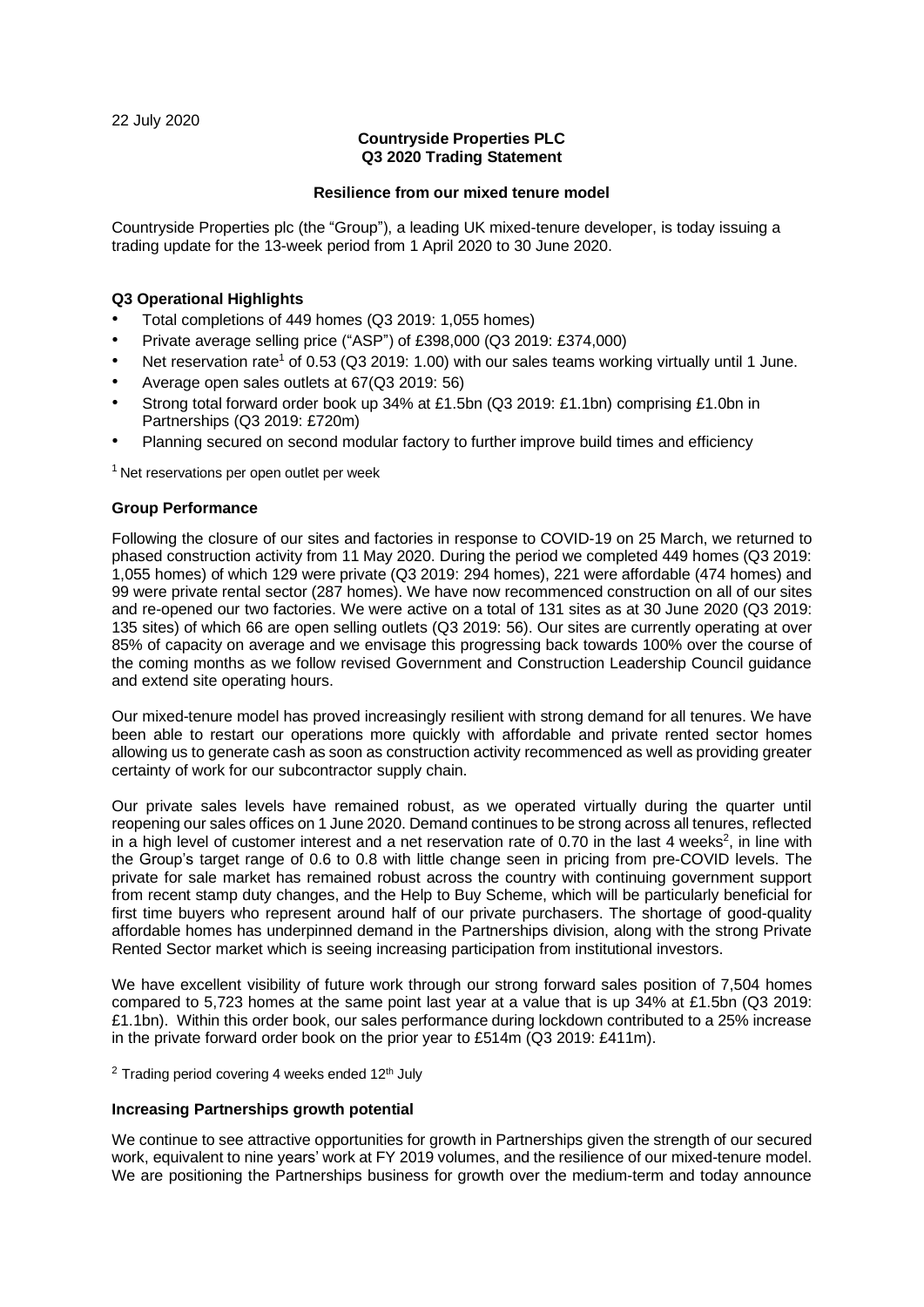that Partnerships North, our largest division, will become two new divisions, each with three regions: Partnerships North, covering the Manchester, Merseyside and Yorkshire regions and Partnerships Midlands which will incorporate regions in the East, West and South Midlands. This better positions the business to take advantage of the growth opportunities within our increasing bid pipeline.

During the period we secured a further 3,376 plots including c. 600 plots for our newer East Midlands and Yorkshire regions. As at 30 June 2020, we had 40,267 plots secured within Partnerships, up 9% on the prior year (Q3 2019: 36,844 plots) with c. 100,000 further plots identified as opportunities.

Separately, we have been granted planning permission for our second modular panel factory in Bardon, Leicestershire, which is intended to open in Autumn 2021 and is expected to have the capacity to deliver up to 3,500 homes per year once fully operational. This is in addition to our existing modular panel factory in Warrington which has the capacity to deliver up to 1,500 homes per year and our traditional timber frame factory in Leicester. This progresses our strategy to have greater security over delivery and increased build speed. As manufacturing becomes a more significant activity in the Group, a new Manufacturing operating division will be established during 2021.

## **Land and planning**

Land sales remain part of our strategy to deliver value from our strategic land bank while managing balance sheet exposure and operational risk. At 30 June 2020, our Housebuilding land bank stood at 25,502 plots (Q3 2019: 24,400 plots). As previously announced, during the first half of the year the sales of five parcels of land were put on hold due to COVID-19. We exchanged contracts on two of these five sales in the fourth quarter of this year and we have ongoing dialogue with third parties on the remaining three parcels. The Group is targeting c.£15m - £20m of profit per annum from its ongoing land sale programme.

We welcome the recent changes to the planning system announced by the Government, which will support the housebuilding sector in the medium-term. While we expect some planning delays in the short term as local authorities and the industry returns to more normal levels of operations we have been encouraged by our ability to commence construction on three new sites during the period.

#### **Balance Sheet**

Since March we have taken decisive steps to strengthen our liquidity and manage our cash position in response to COVID-19. This has included a focus on our PRS and Affordable delivery to prioritise receipt of cash throughout the construction period, along with the renegotiation of the payment profile of certain land creditors, suspending the payment of a dividend and a 20% reduction in base salary and fees for all of the Executive Committee and Board of Directors for two months. Overall, we ended Q3 with net debt of £232.1m (Q3 2019: £128.2m).

We have an existing £300m revolving credit facility and have secured eligibility for the Bank of England's COVID Corporate Financing Facility which we would be able to access should we need additional liquidity. We have also agreed a relaxation of the Group's banking covenants until September 2022.

We recognise the importance of dividends for shareholders and the Board will review the Group's dividend policy later in the year.

#### **Our employees and our communities**

We remain conscious of the impact that COVID-19 has had on our employees, customers and communities and we signed up to the C-19 Business Pledge at the start of the quarter. We are proud of the way that our employees have responded throughout the pandemic and their commitment remains testament to the talent we have within our business. While a number of employees were placed on furlough leave while our sites were closed during April and early May, all employees were paid 100% of salary by the Group and we have not taken support from the Government's Job Retention Scheme.

We have adapted our business model to take into account the fact that life will not return to 'normal' for some time. We have increased our online presence with both new and existing customers which included conducting customer visits by video conference, as well as a number of virtual home tours. To ensure that we continue to deliver the highest levels of customer service we have extended our new homes warranty by three months.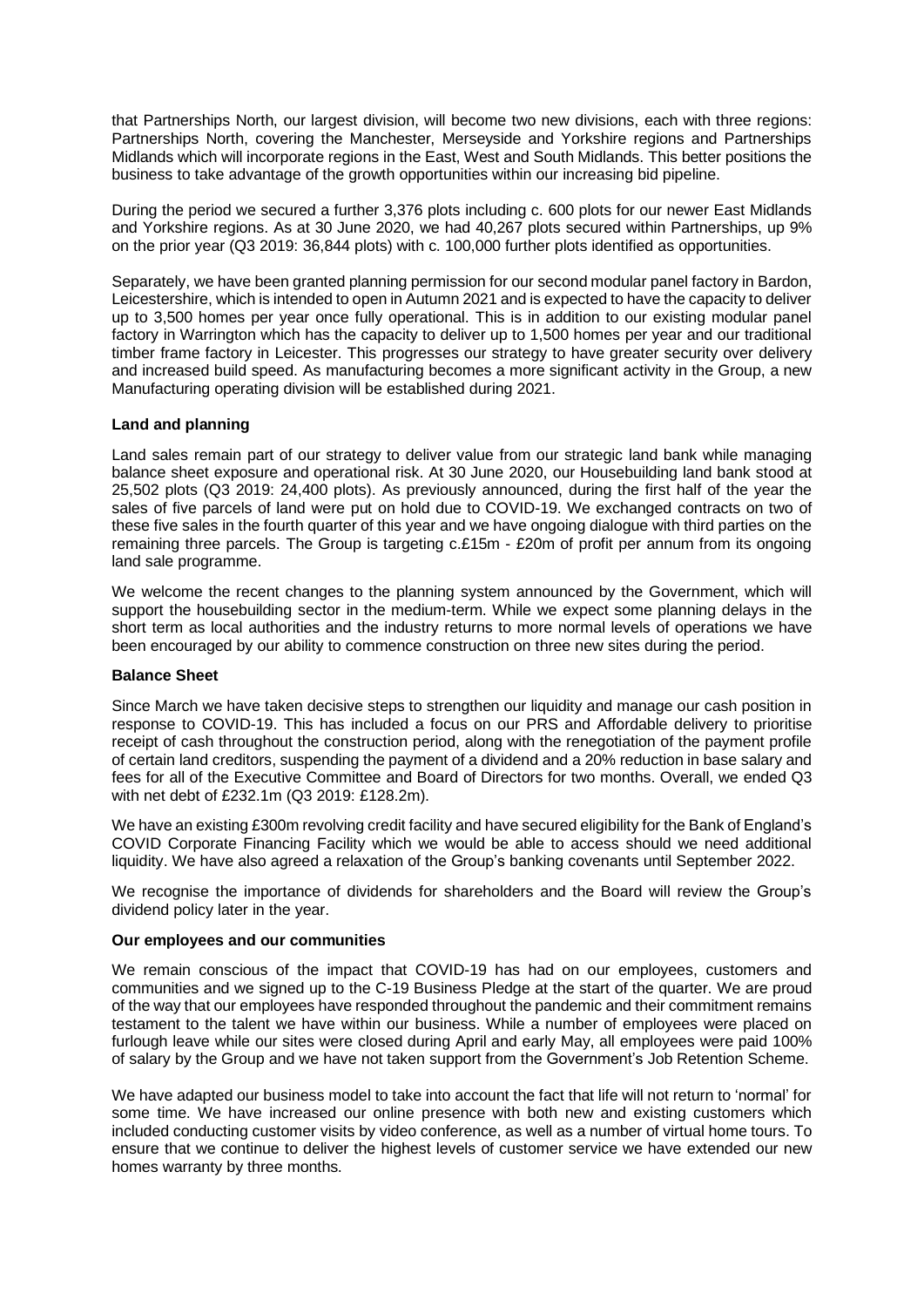As previously announced, at the start of the pandemic we launched a £1m Communities Fund to support the most vulnerable people within our communities. Over £750,000 of this has already been allocated to support local foodbanks, hardship funds, homelessness and other local charities and groups.

## **Outlook**

Whilst we believe the broader economic outlook remains uncertain, we continue to monitor market activity closely and the Group is encouraged by trading performance in recent weeks. The Board is confident in Countryside's resilient mixed-tenure business model and the growth opportunities within its Partnerships division and believes the Group will continue to benefit from good underlying demand for housing of all tenures over the medium-term. The combination of this demand and our mixed-tenure model gives us the confidence to develop our Partnerships operations. Our strong relationships and track record of working with a wide range of partners positions us well despite the near-term economic uncertainty. We will provide an update on our strategic priorities with our full year results scheduled for 19 November 2020.

## **Iain McPherson, Group Chief Executive, commented:**

"Whilst we have seen significant disruption through the quarter, our return to site was well executed and we have seen increased interest from customers in recent weeks. Our Partnerships business and its focus on Affordable and PRS homes continues to show particular resilience. The creation of the Midlands division along with progress on our second modular panel factory will create the platform to continue to grow our business in the medium-term. This, together with our strong forward order book, positions the Group well for the future."

# **Year-to-date net reservation rate\***

|          | Year to 30 June | Q3 discrete | 4 weeks ended 12 July |
|----------|-----------------|-------------|-----------------------|
| FY2020   | Ა.79            | 0.53        | 0.70                  |
| FY2019** | 0.91            | .00         | l.28                  |

\* Number of reservations per open selling outlet per week

\*\* Equivalent period in FY2019

There will be a conference call for analysts and investors held tomorrow at 0830hrs (BST). Details are set out below:

| Date:                     | Thursday 23 July 2020 |
|---------------------------|-----------------------|
| Time:                     | 0830hrs               |
| Dial in (Int'l):          | +44 (0) 20 7192 8338  |
| Dial in UK FreeCall:      | 0800 279 6619         |
| Dian in UK LocalCall:     | 0844 481 9752         |
| Conference ID / passcode: | 6727159               |

- Ends -

Enquiries:

Countryside Properties – 01277 260 000

Iain McPherson – Group Chief Executive Mike Scott – Group Chief Financial Officer Victoria Prior – Managing Director, Corporate Affairs

Brunswick Group LLP – 020 7404 5959

Nina Coad Oliver Sherwood